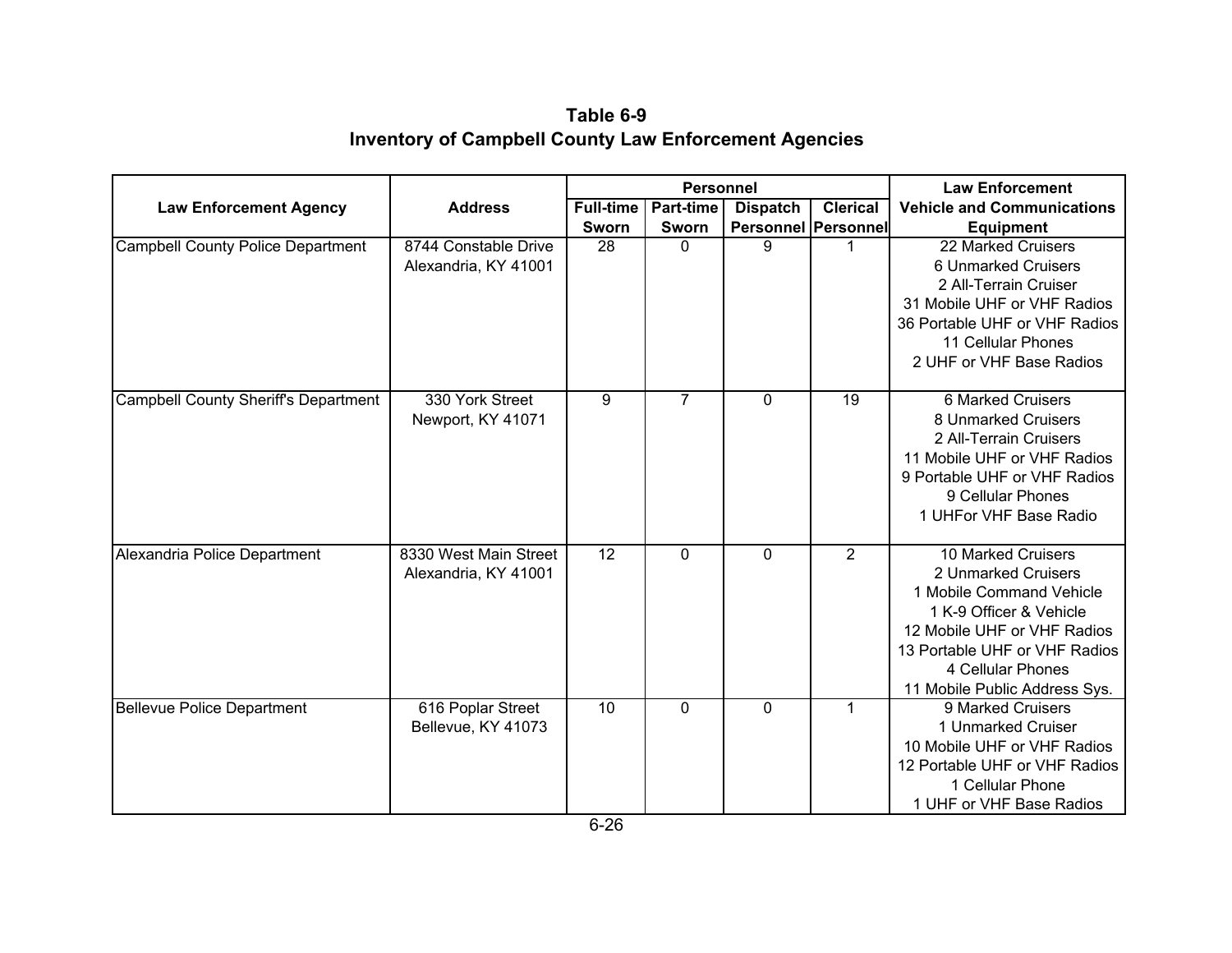|                                           |                                                      | <b>Personnel</b> |                  |                            |                 | <b>Law Enforcement</b>            |
|-------------------------------------------|------------------------------------------------------|------------------|------------------|----------------------------|-----------------|-----------------------------------|
| <b>Law Enforcement Agency</b>             | <b>Address</b>                                       | Full-time        | <b>Part-time</b> | <b>Dispatch</b>            | <b>Clerical</b> | <b>Vehicle and Communications</b> |
|                                           |                                                      | Sworn            | Sworn            | <b>Personnel Personnel</b> |                 | <b>Equipment</b>                  |
|                                           |                                                      |                  |                  |                            |                 | 7 Marked Cruisers                 |
| Cold Spring Police Department             | 5694 E. Alexandria Pike<br>Cold Spring, KY 41076     | 9                | $\mathbf 0$      | 0                          | $\mathbf 1$     | 1 Unmarked Cruiser                |
|                                           |                                                      |                  |                  |                            |                 | 1 All Terrain Cruiser             |
|                                           |                                                      |                  |                  |                            |                 | 8 Mobile UHF or VHF Radios        |
|                                           |                                                      |                  |                  |                            |                 | 10 Portable UHF or VHF Radios     |
|                                           |                                                      |                  |                  |                            |                 | 1 UHF or VHF Base Radio           |
|                                           |                                                      |                  |                  |                            |                 | 9 Mobile Public Address Sys.      |
| Dayton Police Department                  | 514 Sixth Street<br>Dayton, KY 41074                 | 10               | $\mathbf{1}$     | $\mathbf 0$                | $\mathbf{1}$    | 10 Marked Cruisers                |
|                                           |                                                      |                  |                  |                            |                 | 2 Unmarked Cruisers               |
|                                           |                                                      |                  |                  |                            |                 | 1 K-9 Officer & Vehicle           |
|                                           |                                                      |                  |                  |                            |                 | 11 Mobile UHF or VHF Radios       |
|                                           |                                                      |                  |                  |                            |                 | 12 Portable UHF or VHF Radios     |
|                                           |                                                      |                  |                  |                            |                 | 1 UHF or VHF Base Radio           |
|                                           |                                                      |                  |                  |                            |                 | 2 bicycles                        |
| Fort Thomas Police Department             | 130 N. Ft. Thomas Ave.<br>Ft. Thomas, KY 41075       | 22               | $\mathbf 0$      | 0                          | $\mathbf{1}$    | 6 Marked Cruisers                 |
|                                           |                                                      |                  |                  |                            |                 | 4 Unmarked Cruisers               |
|                                           |                                                      |                  |                  |                            |                 | 8 Mobile UHF or VHF Radios        |
|                                           |                                                      |                  |                  |                            |                 | 22 Portable UHF or VHF Radios     |
|                                           |                                                      |                  |                  |                            |                 | 1 UHF or VHF Base Radio           |
|                                           |                                                      |                  |                  |                            |                 | 2 bicycles                        |
| <b>Highland Heights Police Department</b> | 175 Johns Hill Road<br>Highland Heights, KY<br>41076 | 10               | $\mathbf 0$      | $\mathbf 0$                | $\mathbf{1}$    | 8 Marked Cruisers                 |
|                                           |                                                      |                  |                  |                            |                 | 2 Unmarked Cruisers               |
|                                           |                                                      |                  |                  |                            |                 | 10 Mobile UHFor VHF Radios        |
|                                           |                                                      |                  |                  |                            |                 | 10 Portable UHF or VHF Radios     |
|                                           |                                                      |                  |                  |                            |                 | 1 UHF or VHF Base Radio           |
| Newport Police Department                 | 998 Monmouth Street                                  | 54               | 0                | 9                          | 4               | 24 Marked Cruisers                |
|                                           | Newport, KY 41071                                    |                  |                  |                            |                 | 12 Unmarked Cruisers              |
|                                           |                                                      |                  |                  |                            |                 | 10 "Other" Police Vehicles        |
|                                           |                                                      |                  |                  |                            |                 | 1 Mobile UHFor VHF Radios         |
|                                           |                                                      |                  |                  |                            |                 | 55 Portable UHF or VHF Radios     |
|                                           |                                                      |                  |                  |                            |                 | 13 Cellular Phone                 |
|                                           |                                                      |                  |                  |                            |                 | 2 UHF or VHF Base Radios          |
|                                           |                                                      |                  |                  |                            |                 |                                   |